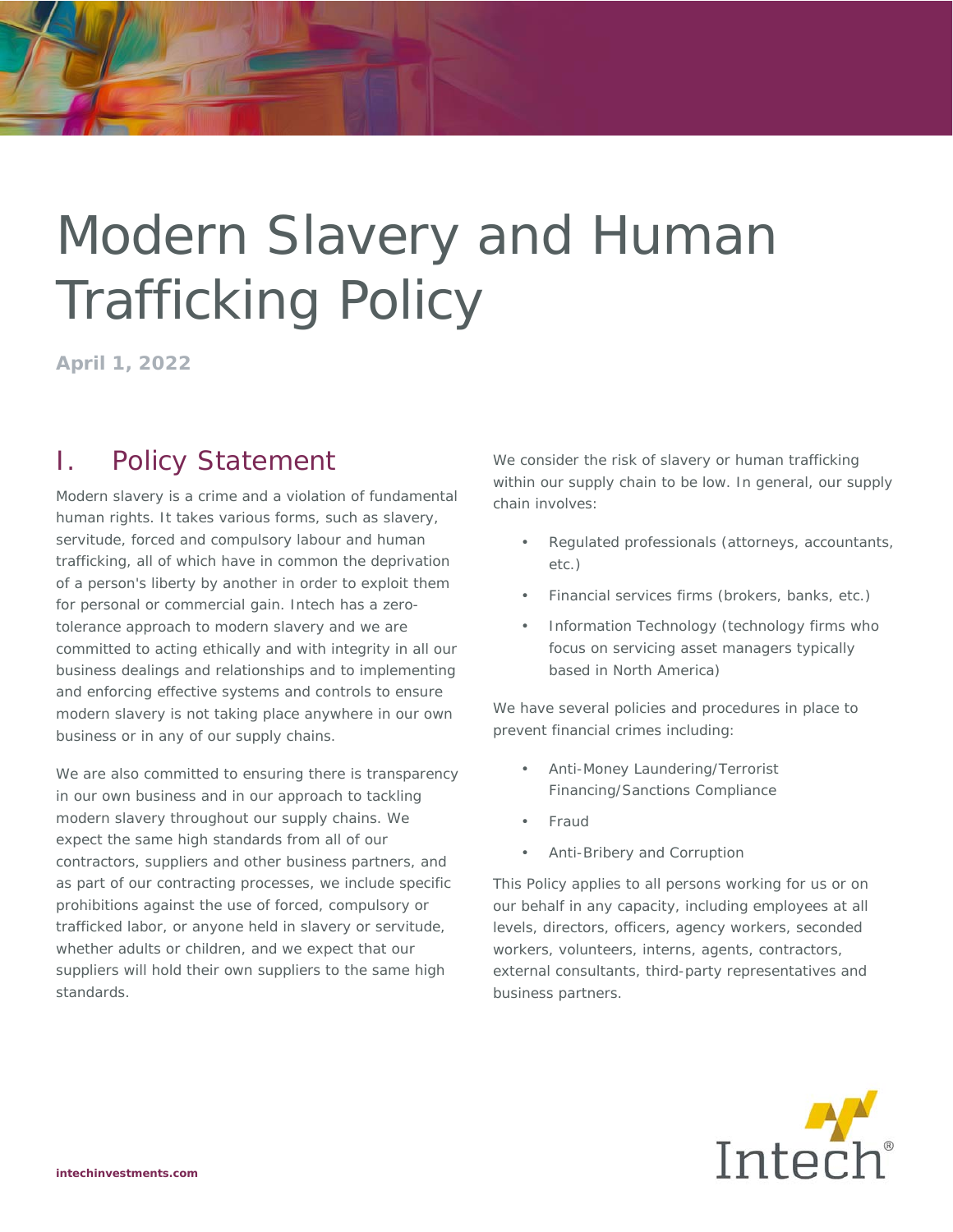## II. Labor and Human Rights

### Responsible Treatment of Workers

Intech's employees and suppliers are expected to treat their workers with the utmost dignity and respect, and uphold the highest standards of human rights (including the right to freedom of association). Suppliers must comply with all applicable laws and regulations relating to work and the workplace (including those relating to the payment of wages and compensation and working time).

## Anti-discrimination and Diversity

Intech is committed to providing equal opportunities and seek to ensure that its workforce reflects, as far as is practicable, the diversity of the many communities in which it operates.

Employees and suppliers must not discriminate against any worker on the basis of any legally protected characteristic under applicable laws (such as age, disability, gender reassignment, marriage and civil partnership, race, religion or belief, sex and sexual orientation), in hiring and other employment practices.

#### Anti-harassment and Abuse

Intech operate a zero tolerance policy towards harassment and bullying.

Group entities, employees, and suppliers are expected to maintain a workplace free of harassment and abuse. They must not threaten workers with, or subject them to, harsh or inhumane treatment (including verbal abuse and harassment, psychological harassment, mental and physical coercion and sexual harassment).

#### Prohibition of Forced Labor and Human **Trafficking**

Employees and suppliers must comply with all applicable laws relating to slavery, servitude, forced or compulsory labor and human trafficking. Neither may engage in any such practices, and Intech expects its suppliers to have taken appropriate steps to ensure that the same are not taking place in their own businesses or supply chains.

Neither employees nor suppliers may withhold workers' original government-issued identification and travel document nor may they impose unreasonable restrictions on movement within or upon entering or exiting the workplace or other work-related facilities. Suppliers must ensure that workers' contracts clearly convey the conditions of employment in a language understood by the workers.

Suppliers are expected to ensure that any third-party recruitment agencies they use are compliant with the provisions of this Policy and applicable local law.

#### Child Labor

Employees and suppliers must not use child labor. They must not engage any workers who are younger than the legal minimum age for employment in the relevant jurisdiction.

#### Supplier Responsibilities

We expect our suppliers, and their subsidiaries, affiliates, employees, agents and subcontractors, (collectively, "Suppliers") to operate in accordance with this Policy, and establish and implement appropriate policies and procedures to ensure they do so. We also expect our Suppliers to encourage their own Suppliers to do the same.

To monitor compliance with this Policy, Intech may request its Suppliers to provide documentation; ask them to conduct onsite audits and report on their findings; recommend and/or review corrective action plans; and request evidence of the efficacy of any corrective action that is implemented. We expect our Suppliers to contact us if they become aware that they are not in compliance with this Policy.

## III. Breaches of this Policy

Intech takes violations of this Policy seriously and Suppliers must act quickly to implement appropriate corrective actions. In some cases, Intech may choose to discontinue its relationship with them.